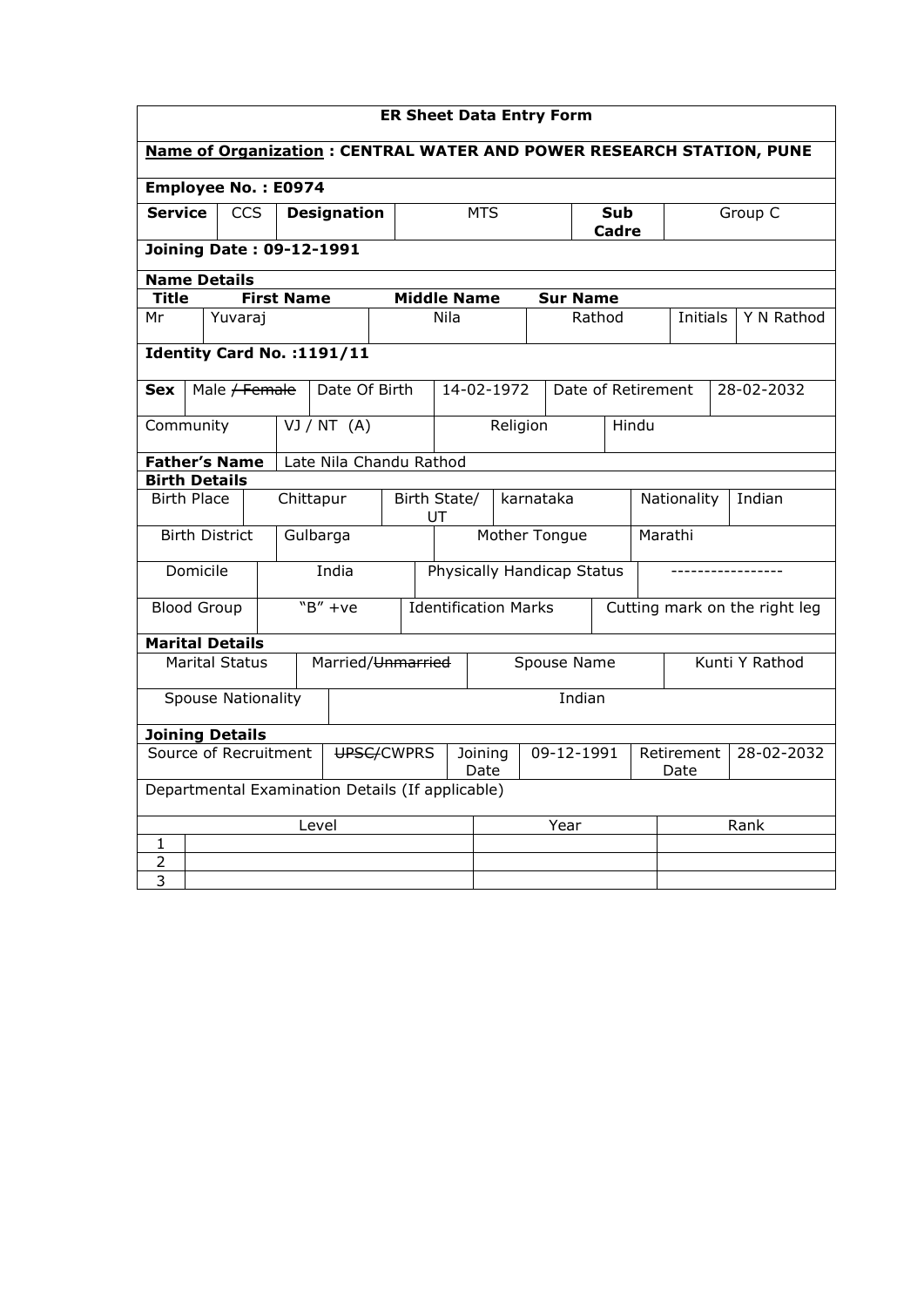| Remarks (if<br>any)                |                |                  |      |              |              |  |  |  |  |  |  |  |
|------------------------------------|----------------|------------------|------|--------------|--------------|--|--|--|--|--|--|--|
| Languages known                    |                |                  |      |              |              |  |  |  |  |  |  |  |
|                                    |                | Name of Language | Read | <b>Write</b> | <b>Speak</b> |  |  |  |  |  |  |  |
| Indian Languages 1<br>Known        |                | Marathi          | Yes  | Yes          | Yes          |  |  |  |  |  |  |  |
|                                    | $\overline{2}$ | Hindi            | Yes  | Yes          | Yes          |  |  |  |  |  |  |  |
|                                    | 3              | English          | Yes  | Yes          |              |  |  |  |  |  |  |  |
|                                    | 4              |                  |      |              |              |  |  |  |  |  |  |  |
|                                    | 5              |                  |      |              |              |  |  |  |  |  |  |  |
|                                    |                |                  |      |              |              |  |  |  |  |  |  |  |
| Foreign<br>Languages<br>Known<br>1 |                |                  |      |              |              |  |  |  |  |  |  |  |
| $\overline{2}$                     |                |                  |      |              |              |  |  |  |  |  |  |  |
| 3                                  |                |                  |      |              |              |  |  |  |  |  |  |  |

## Details of deputation (if applicable)- NA

| Name of the Office | Post held at that<br>time in parent office | Name of post<br>(selected for<br>deputation | Period of deputation |      |  |  |
|--------------------|--------------------------------------------|---------------------------------------------|----------------------|------|--|--|
|                    |                                            |                                             | Since                | From |  |  |
|                    |                                            |                                             |                      |      |  |  |

## Details of Foreign Visit-NA

| SI.<br>No. | Place of Visit | Date of<br>visit | Post held at<br>that time | Whether it<br>is a<br>personal or<br>official visit | Details of visit |
|------------|----------------|------------------|---------------------------|-----------------------------------------------------|------------------|
|            |                |                  |                           |                                                     |                  |

## Transfer/Posting Detail (if applicable)- NA

| Place | Period of posting |      |  |  |  |  |  |
|-------|-------------------|------|--|--|--|--|--|
|       | Since             | From |  |  |  |  |  |
|       |                   |      |  |  |  |  |  |
|       |                   |      |  |  |  |  |  |
|       |                   |      |  |  |  |  |  |
|       |                   |      |  |  |  |  |  |
|       |                   |      |  |  |  |  |  |